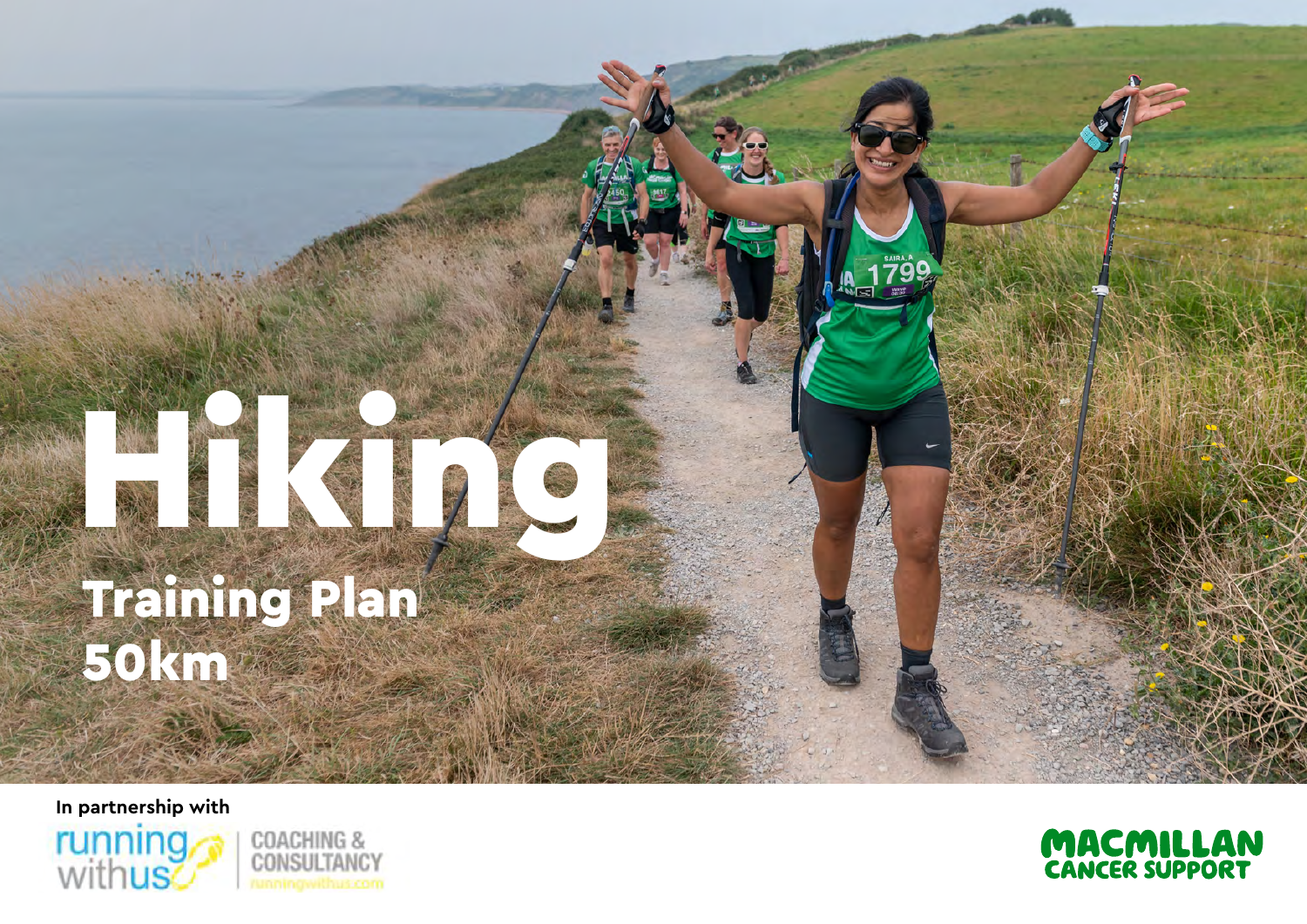| <b>Week</b>  | Mon                                                         | <b>Tue</b>                                                                                  | <b>Wed</b> | Thu                                                                                                                                    | Fri  | <b>Sat</b>                                                                                         | Sun                                                                |
|--------------|-------------------------------------------------------------|---------------------------------------------------------------------------------------------|------------|----------------------------------------------------------------------------------------------------------------------------------------|------|----------------------------------------------------------------------------------------------------|--------------------------------------------------------------------|
| $\mathbf{1}$ | Core and optional<br>walk, easy effort<br>$30 \text{ mins}$ | Walking<br>30 min walk to include<br>3×5 min brisk effort.<br>2 min easy effort<br>recovery | Rest       | Walking<br>10 mins steady walking<br>+ 10×90 secs brisk uphill<br>efforts with easy walk<br>back. Recovery + 10<br>mins steady walking | Rest | Optional<br>cross training<br>(swim, run, bike, cross<br>trainer, rowing) - easy<br>effort 30 mins | Walking<br>60 mins easy effort,<br>off-road if possible            |
| $\mathbf{2}$ | Core and optional<br>walk, easy effort<br>$30 \text{ mins}$ | Walking<br>30 min walk to include<br>5×4 min brisk effort, 90<br>sec easy effort recovery   | Rest       | Walking<br>10 mins steady walking<br>+ 12×90 secs brisk uphill<br>efforts with easy walk<br>back. Recovery + 10<br>mins steady walking | Rest | Optional<br>cross training<br>30 mins easy effort                                                  | Walking<br>70-80 mins easy<br>effort, off-road if<br>possible      |
| 3            | Core and optional<br>walk, easy effort<br>$30-40$ mins      | Walking<br>40 min walk to include<br>5×5 min brisk effort, 90<br>sec easy effort recovery   | Rest       | Walking<br>10 mins steady walking<br>+ 8×2 mins brisk uphill<br>efforts with easy walk<br>back. Recovery + 10<br>mins steady walking   | Rest | Optional<br>cross training<br>30-40 mins easy effort                                               | Walking<br>1 hr 20-30 mins easy<br>effort, off-road<br>if possible |
| 4            | Core and optional<br>walk, easy effort<br>$30-40$ mins      | Walking<br>40 min walk to include<br>5×5 min brisk effort, 90<br>sec easy effort recovery   | Rest       | Walking<br>10 mins steady walking<br>+ 10×2 mins brisk uphill<br>efforts with easy walk<br>back. Recovery + 10<br>mins steady walking  | Rest | Optional<br>cross training<br>30-40 mins easy effort                                               | Walking<br>1 hr 30-40 mins easy<br>effort, off-road<br>if possible |
| 5            | Core and optional<br>walk, easy effort<br>$30-40$ mins      | Walking<br>20 min walk to include<br>3×4 min brisk effort,<br>2 min easy effort<br>recovery | Rest       | Walking<br>50 min walk to include<br>4×5 mins brisk effort,<br>90 sec recovery                                                         | Rest | Optional<br>cross training<br>30-40 mins easy effort                                               | Walking<br>1 hr 15 mins easy<br>effort, off-road<br>if possible    |

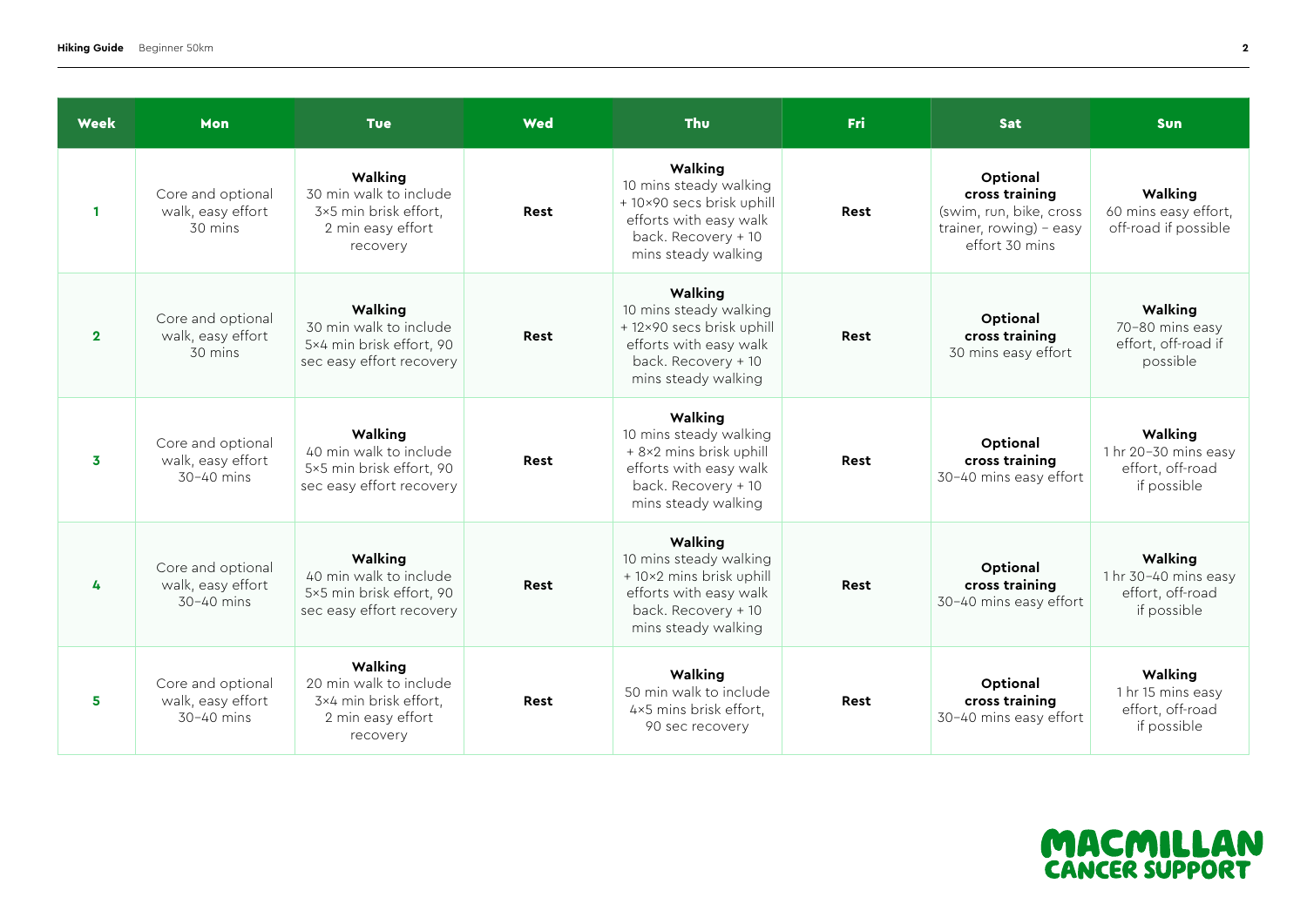| <b>Week</b>      | Mon                                                      | <b>Tue</b>                                                                                                               | Wed  | <b>Thu</b>                                                                                                                                                   | <b>Fri</b>  | Sat                                                  | <b>Sun</b>                                                                                |
|------------------|----------------------------------------------------------|--------------------------------------------------------------------------------------------------------------------------|------|--------------------------------------------------------------------------------------------------------------------------------------------------------------|-------------|------------------------------------------------------|-------------------------------------------------------------------------------------------|
| $\boldsymbol{6}$ | Core and optional<br>walk, easy effort<br>$30-40$ mins   | Walking<br>45 min walk to include<br>6×5 min brisk effort,<br>90 sec easy recovery                                       | Rest | Walking<br>10 mins steady walking<br>$+8 \times 2 - 3$ mins brisk up<br>and downhill efforts<br>with easy walk back.<br>Recovery + 10 mins<br>steady walking | Rest        | Optional<br>cross training<br>30-40 mins easy effort | Walking<br>1 hr 40-50 mins easy<br>effort, off-road<br>if possible                        |
| $\overline{7}$   | Core and optional<br>walk, easy effort<br>$30 - 40$ mins | Walking<br>45 min walk to include<br>3×10 min brisk effort,<br>120 sec easy recovery                                     | Rest | Walking<br>10 mins steady walking<br>$+3 \times 10$ mins brisk up<br>and downhill efforts<br>with easy walk back.<br>Recovery + 10 mins<br>steady walking    | <b>Rest</b> | Optional<br>cross training<br>30-40 mins easy effort | Walking<br>2 hrs easy effort,<br>off-road if possible                                     |
| 8                | Core and optional<br>walk, easy effort<br>$30-40$ mins   | Walking<br>50-60 min walk to<br>include 3×10 min brisk<br>effort, 90 sec easy<br>recovery                                | Rest | Optional<br>cross training<br>45-60 mins easy effort                                                                                                         | Rest        | $30 - 45$ min<br>'fartlek' walk<br>using landmarks   | Walking<br>2 hr 15 mins easy effort,<br>off-road if possible                              |
| 9                | Core and optional<br>walk, easy effort<br>30 mins        | Walking<br>40 min 'out and back'<br>walk - walk out for<br>20 mins, turn and get<br>back to the start<br>2-3 min quicker | Rest | Optional<br>cross training<br>$45-60$ mins                                                                                                                   | Rest        | $30 - 45$ min<br>'fartlek' walk<br>using landmarks   | Walking<br>4 hr walk with the<br>final $60-90$ mins<br>to include brisk<br>uphill efforts |
| 10               | Core and optional<br>walk, easy effort<br>30 mins        | Walking<br>40 min walk to include<br>4×5 min brisk effort,<br>90 sec easy recovery                                       | Rest | <b>Cross training</b><br>40 min easy effort                                                                                                                  | Rest        | Walking<br>30-40 mins easy effort                    | Walking<br>2 hrs easy effort                                                              |